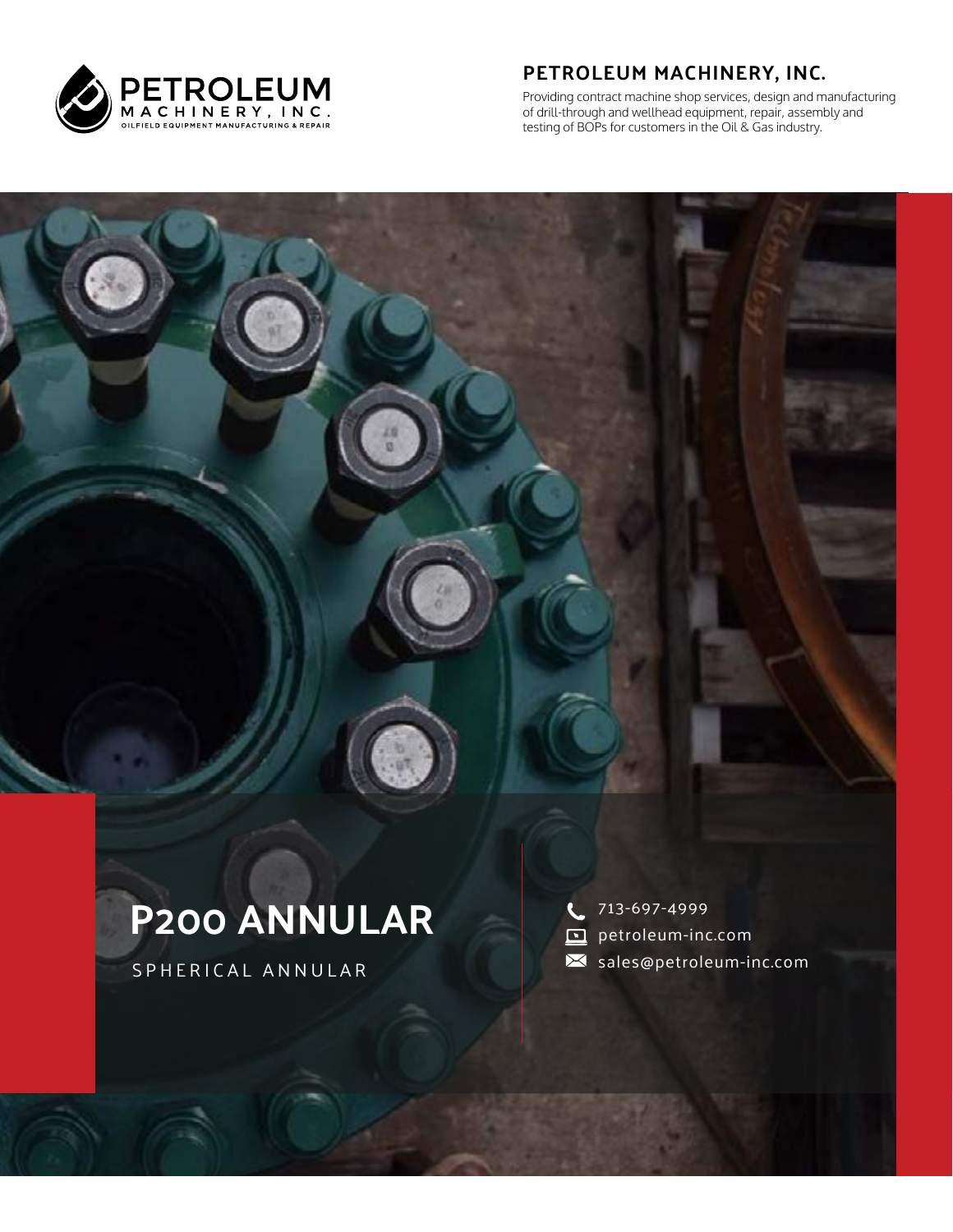

**BOLTED WEDGE**



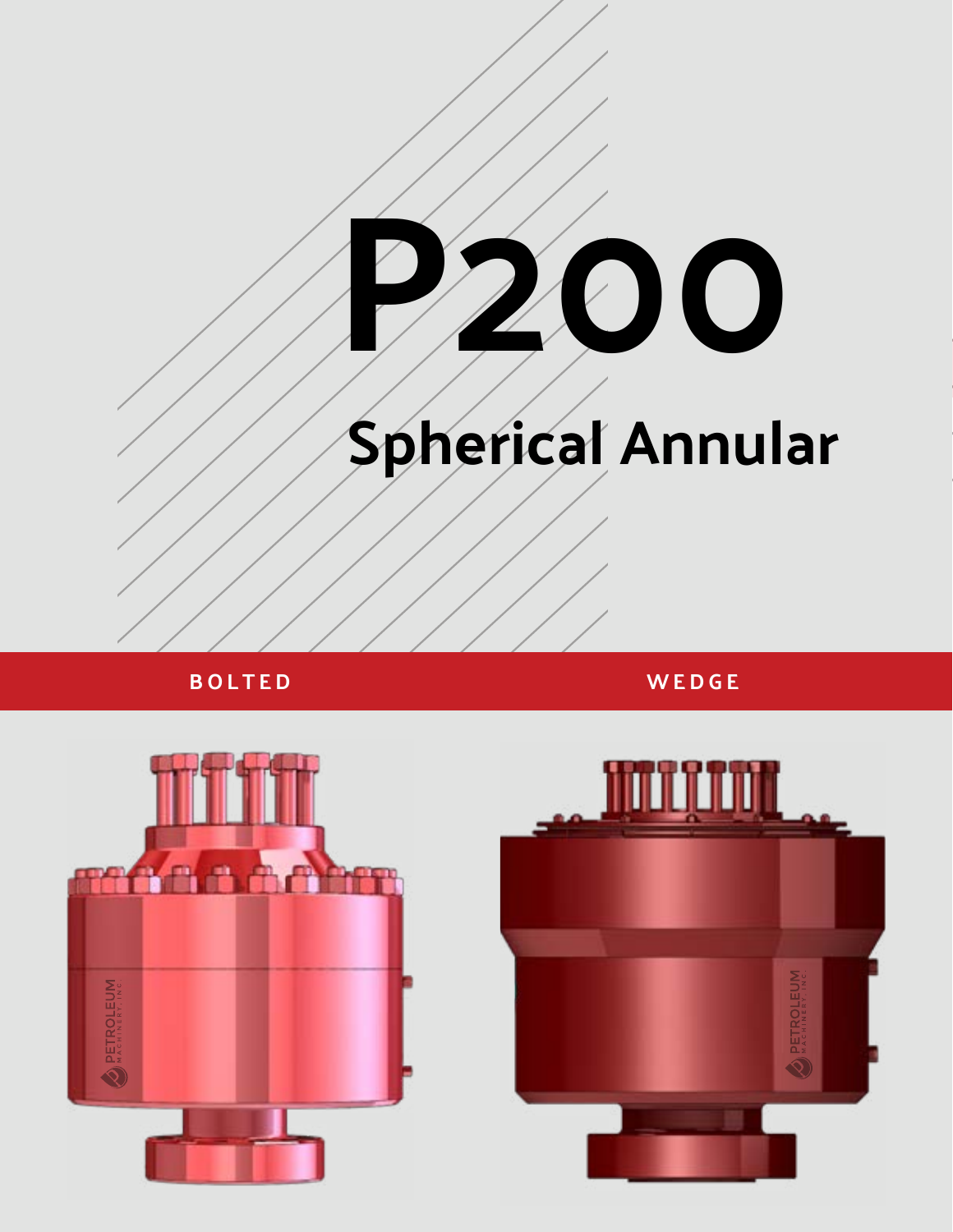The P200 Spherical Annular is a field proven, compact design available in various sizes and pressures with two configurations – Bolted or Wedge type.

The simplistic design, consisting of 5 main components, makes for ease of operations and element change outs.

#### **SPECS**

- ◆ Designed and Manufactured to API 16A
- API 16A Monogram available
- ◆ Forged 4130 material
- **Standard configuration:** Studded Top with Flanged Bottom connections
- Suitable for use in  $H_2$ S environments
- **Standard Operating Pressure**: 1,500 PSI
- ◆ **Bore Sizes:** 7 1/16"-30"
- **Pressures:** 500-10,000 PSI
- **Ring Groove Inlay:**  4130 (steel)/316 (stainless steel)/625 (Inconel)
- **Internal coating available:** Xylan, Everslick, & Phosphate

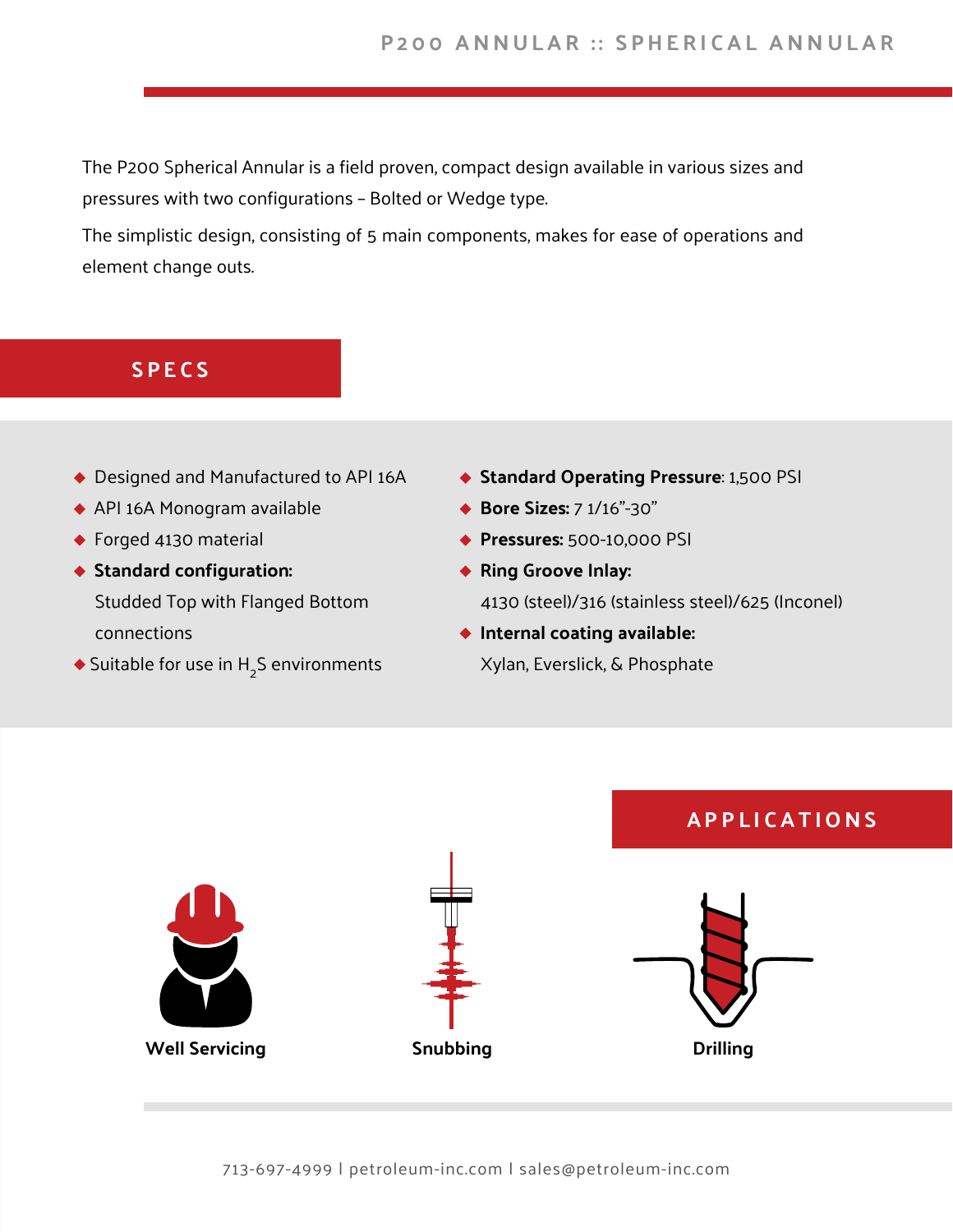# **PACKING ELEMENTS**

- ◆ Natural
- ◆ Nitrile
- $\blacklozenge$  Suitable for stripping
- Ability to close on all pipe, casing, wireline, coiled tubing

### **PRESSURE RATING :: PSI**

| <b>Size</b> | 500 | 1,000 | 2,000 | 3,000 | 5,000           | 10,000 |
|-------------|-----|-------|-------|-------|-----------------|--------|
| 71/16       |     |       |       |       |                 |        |
| 11          |     |       |       |       |                 |        |
| 13 5/8      |     |       |       |       |                 |        |
| 163/4       |     |       |       |       | $\blacklozenge$ |        |
| 203/4       |     |       |       | ▲     |                 |        |
| 211/4       |     |       |       |       |                 |        |
| 263/4       |     |       |       |       |                 |        |
| 291/2       |     |       |       |       |                 |        |
| 30          |     |       |       |       |                 |        |

© Petroleum Machinery, Inc. 2019 | P200 Annular :: Spherical Annular